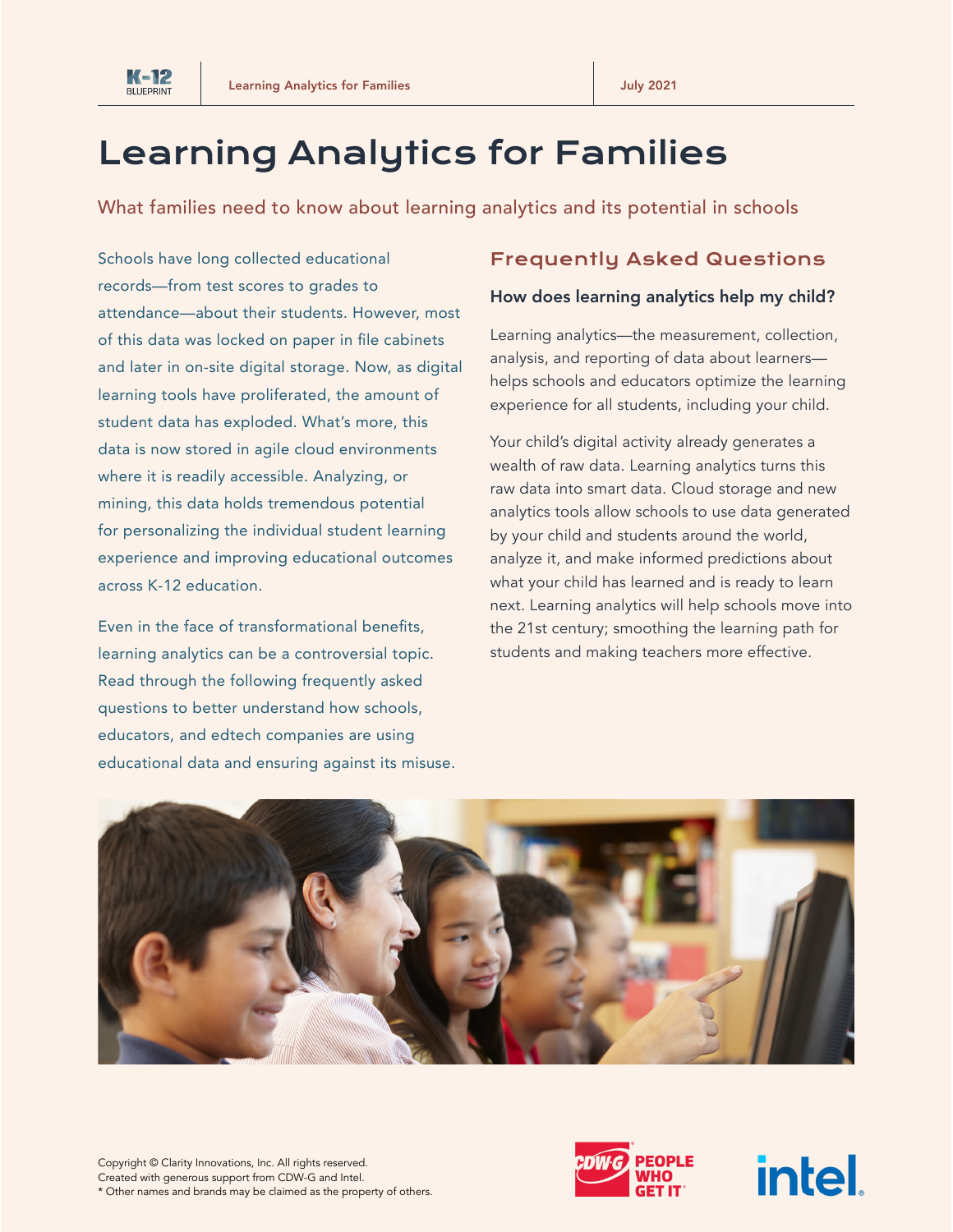## What are some examples of how learning analytics is used in education today?

Learning analytics is a relatively new field and encompasses a broad array of specific applications in schools. Consider the following examples:

1. Building models: In self-paced learning environments, online systems can use models to better inform next steps. If a student gets a question correct, the system can give the student a harder one. If a student signals that they are bored, the system can notify an educator or change up instruction to re-engage the learner.

2. Profiling users: A student's data contributes to a learner profile. Smart systems can use this profile to match students to other students with similar learning needs. The teacher can then use this information to better personalize teaching and learning experiences for their students in real-time.

3. Aggregating data: By collecting and analyzing data across schools and districts, educators can attain a high-level view of student learning. Identifying patterns and trends can help make largescale changes to educational systems to benefit entire communities.



## How is my child's data and privacy protected?

Federal laws govern how educational institutions as well as companies—can collect, share, and use student data and information.

- The Family Educational Rights and Privacy [Act \(FERPA\)](https://www2.ed.gov/policy/gen/guid/fpco/ferpa/index.html) protects the privacy of student records and personally identifiable information (PII)—name, address, student ID, and other info that can link back to an individual. Schools must have written permission from families to disclose student information. In addition, FERPA obligates schools to give families access to their children's educational data.
- The Children's Online Privacy Protection Act [\(COPPA\)](https://www.ftc.gov/enforcement/rules/rulemaking-regulatory-reform-proceedings/childrens-online-privacy-protection-rule) requires online services to first obtain parental consent prior to the collection, use, or disclosure of PII for children under 13. It details what a website operator must include in a privacy policy, when to seek verifiable consent from a parent or guardian, and an operator's responsibilities to protect children's privacy and safety online.

Additionally, many edtech companies, including those that engage in learning analytics, are voluntarily signing the **[Student Privacy Pledge](https://studentprivacypledge.org/)**. Signatories are legally bound to "carry out responsible stewardship and appropriate use of student personal information".

Ask your school or district for more information about their compliance to laws and regulations as well as steps they take to protect student PII.

1. Visit the [Data Lab at the National Center for Education Statistics](https://nces.ed.gov/datalab/index.aspx) to get a sense of the sheer amount of aggregated data about a wide variety of education topics.